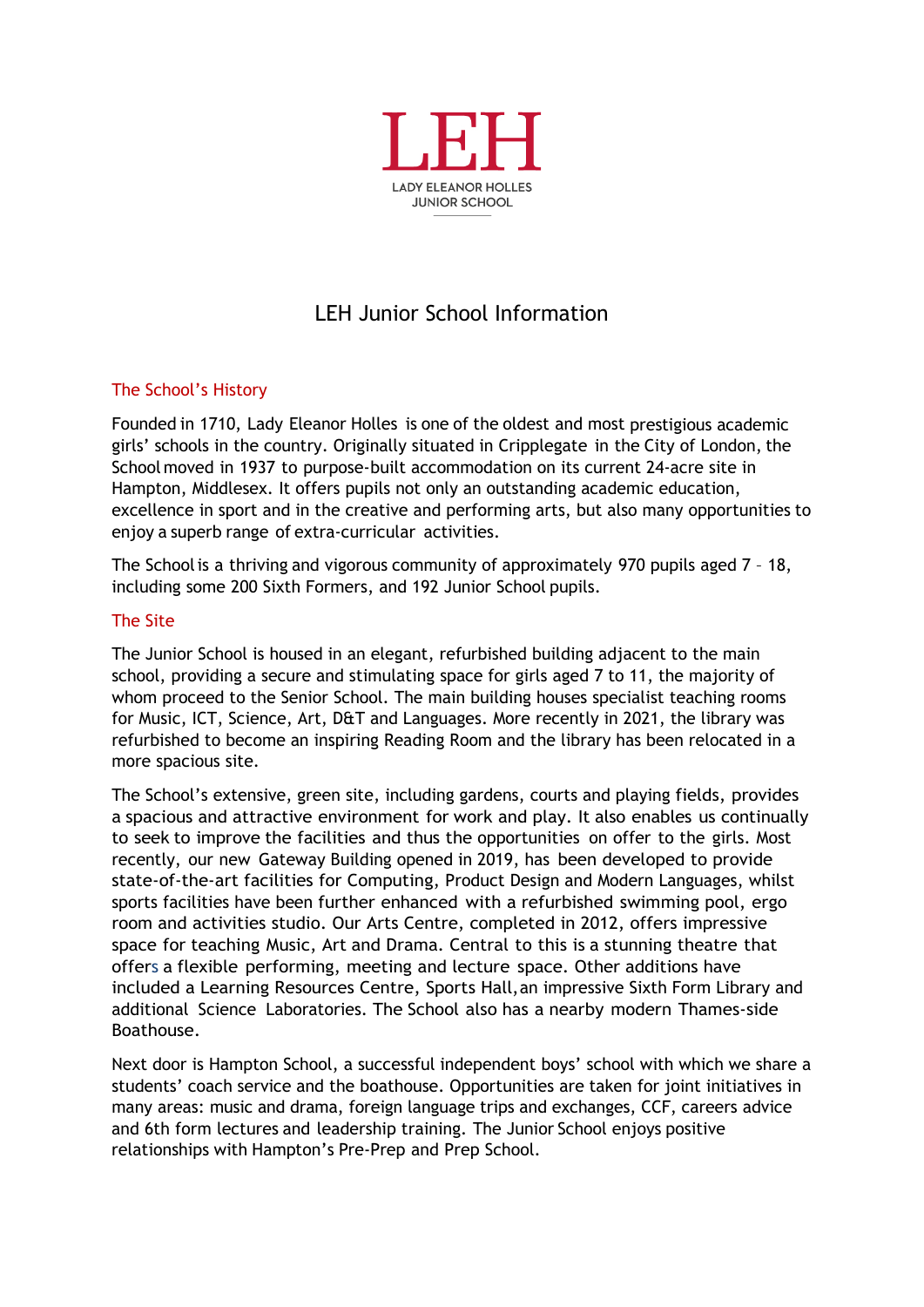#### School Ethos

Lady Eleanor Holles (LEH) is a remarkable school. The students' public exam results and their sporting achievements are among the best in the country. Their musical and dramatic activities place them among the best of young performers. And most importantly of all, their stimulating and happy approach to all they do makes LEH a joyful place to study and grow.

There is so much more to LEH life than academic achievement: if students left here with excellent exam results alone, we would be disappointed. Our goal is that LEH pupils become expert learners, unafraid to tackle new and challenging ideas, prepared to take risks, and able to learn from failure.

Our school motto "Hope Favours the Bold" sums it up beautifully – at LEH, pupils learn to be courageous and ever hopeful, optimistic, and determined in all that they do.

LEH values an inclusive and diverse community for pupils and employees as we believe inclusion and diversity improve the learning environment for everyone. We are fortunate to be able to draw on a range of voices, perspectives and experiences and we are determined that every pupil has an equal opportunity to flourish, no matter their gender, race, ethnicity, religion, nationality or physical ability.

#### Academic

There are eight forms in the Junior School – two in each of Years 3 to 6 –of up to 24 girls. In Year 3, the girls spend most of their time with their Form Teacher, though there are specialist teachers for Science, ICT, Music, PE and French, from the beginning. The number of lessons taught by specialist staff gradually increases as the pupils move up through the Junior School, but the Form Teacher normally teaches either English or Maths to the form and retains a very important pastoral responsibility.

The Junior School prides itself on combining high academic standards witha relaxed, supportive and friendly atmosphere. The vast majority of Junior School girls are offered guaranteed Senior School places without having to take the senior entrance exam.

LEH is consistently among the top performing schools in the country with a longstanding record of academic excellence. Details of recent public examination results can be viewed on the school's website; you will not be surprised to learn that we send students to all the UK's top universities, as well as to the USA and other countries.

#### Music, Drama, Art and Sport

All Junior School girls have lessons in Art, Music and PE with specialist teachers, and these subjects have a high profile within the school. There are many opportunities for performance and display, and regular sporting fixtures with other schools. The very wide-ranging extra-curricular programme offers girls a large number of activities and clubs to choose from; the majority are open to all and are not selective. Some activities are offered by school staff, some by visiting staff and some by sixth formers.